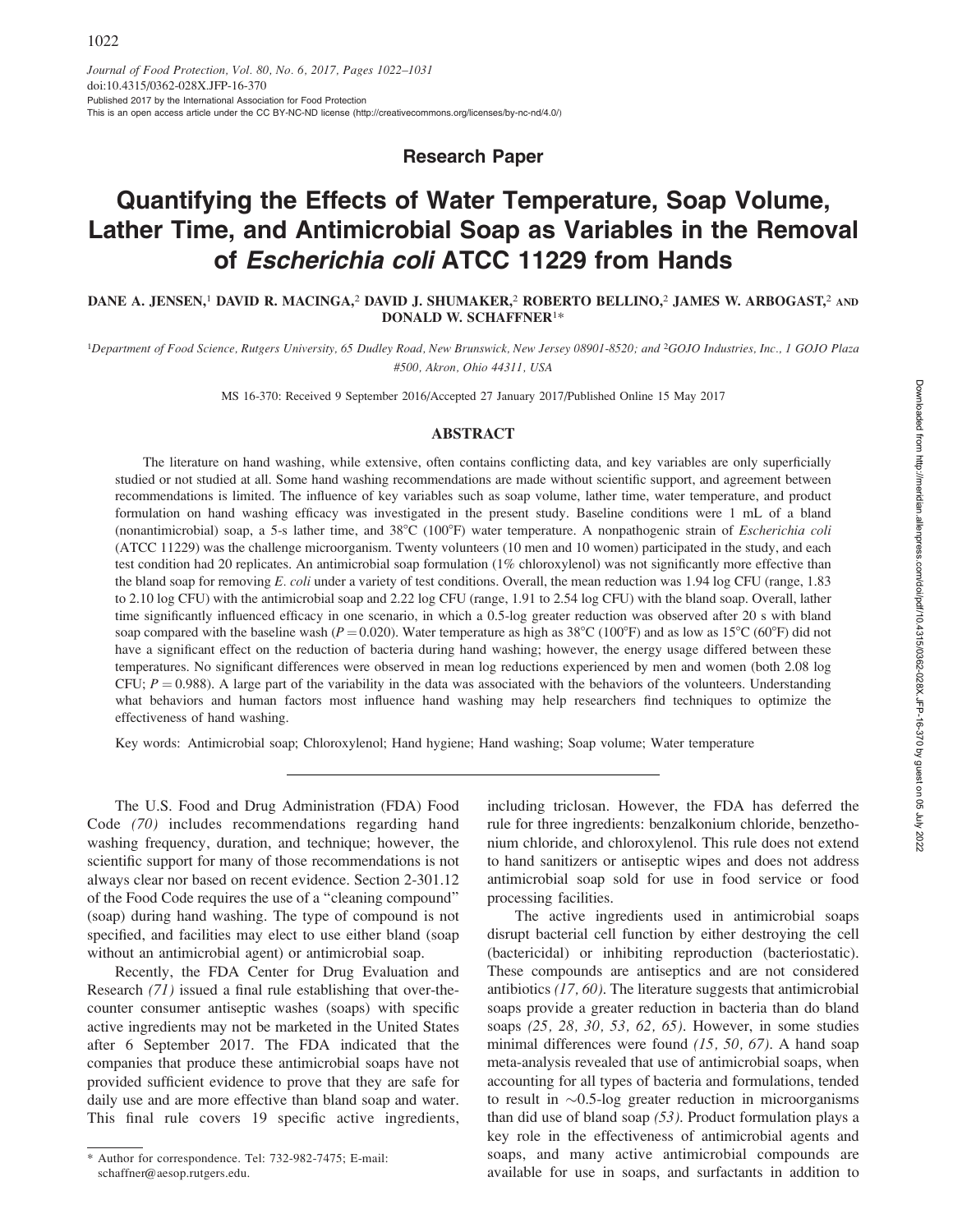other ingredients in soaps or lotions can impede or enhance the activity of these compounds and the overall antimicrobial effect (14, 26, 69).

The combined literature on soap volume (i.e., the dose or amount used per hand washing event) indicates no significant interactions between soap volume and the effectiveness of the soap (28, 43, 53). These data can be confusing and often conflicting when many brands and formulations are compared. Fuls et al. (28) found that higher amounts of foaming 0.46% triclosan antimicrobial soap (1.5 to 3 g or two to four pumps of soap) increased the reduction of microorganisms by  $\sim 0.7$  log units ( $P < 0.001$ ) but did not observe a significant increase in microbial reduction when using a bland soap ( $P = 0.2$ ). Larson et al. (43) found that a control wash with bland soap was not significantly affected by the amount of soap used (1 versus 3 mL). However, these researchers also suggested that a higher volume of soap could contribute to skin damage and suggested that the minimal amount of soap required for a thorough wash should be used to reduce the likelihood of skin damage.

The temperature of the wash water required for effective hand washing has not been extensively evaluated and still generates interest. Wash water temperatures have an upper limit; very high temperatures that would rapidly destroy bacterial cells would also severely injure human skin (42, 68). The temperature of the water used during comfortable hand washing would not by itself inactivate resident microbes. Higher temperatures may still affect hand washing by increasing solvation or temperature dependent reaction rates. Boyce and Pittet (17) recommended avoiding use of hot water to wash hands because repeated exposure to hot water may increase the risk of dermatitis (damaged skin). Temperatures higher than  $55^{\circ}$ C can lead to scalding, and the recommended water temperature for human skin comfort is  $\leq$ 43°C (42, 68). Results of a hand washing survey revealed that hand comfort and personal beliefs played key roles when persons choose the water temperature for hand washing (19). In two studies, Michaels et al. (49, 50) found no difference in microbial reductions after hand washing performed at various temperatures  $(4.4 \text{ to } 48.9^{\circ} \text{C})$ . However, the data in these two studies were obtained from only four volunteers, and only one study (50) included an antibacterial soap. Courtenay et al. (21) measured the differences in microbial reduction between a ServSafe recommended wash (which includes soap), a cool rinse, and a warm rinse. Only minor differences in microbial reduction were found between the cool rinse  $(26^{\circ}C)$  and the warm rinse  $(40^{\circ}C)$ , but the interaction between temperature and soap could not be inferred from these data. In a study of various ways to sample bacteria from hands, no significant difference in bacteria recovered was found for sampling solutions at 6 or  $23^{\circ}C$  (45). Although in all of these studies the temperature of the wash water had no significant antimicrobial effect, the limited replicates (21, 49, 50), comparisons of a wash without soap  $(21)$ , and lack of actual hand washing  $(45)$ indicate that more work on the effect of wash water temperature is needed.

The Food Code (section 2-301.12-B-3) (70) requires lathering for 10 to 15 s during hand washing. Although specific studies of lather time as a variable have been published, the added friction (from a brush) has been evaluated (46, 59) with different results. Price (59) found greater microbial reduction with more scrubbing (constant and time dependent), but Loeb et al. (46) found no difference in microbial reduction between hand washing with or without a brush. A meta-analysis of the hand washing literature suggested that more studies are needed to understand the importance of wash duration (53). However, many researches who have studied total wash time have suggested that longer wash times are correlated with greater microbial reductions (25, 28, 34, 47, 55). However, results of some studies surprisingly suggest that extended wash times, i.e.,  $>30$  s, may result in less effective reduction of transmissible microbes, which would diminish the intended purpose of hand washing (40, 50, 53). One research group hypothesized that extended washing  $(>30 \text{ s})$  loosens but does not remove resident flora from hands, and these loosened microbes are now more easily transferred to other surfaces, resulting in a reduced overall benefit from removing microorganisms from hands (50). Extended washes and frequent washing can lead to damaged skin (4, 27, 29, 37–39, 57, 63, 66, 73, 74, 77), which promotes colonization by more dangerous microbes and reduces the ability of hand washing to remove bacteria from the (damaged) skin (40, 42, 44). Bidawid et al. (16) observed that when finger pads inoculated with hepatitis A virus were rinsed with 15 mL of water, no transfer of virus to lettuce pieces was detected, but when fingers were rinsed with only 1 mL of water, a 0.3% transfer was detected, suggesting that exposure to a greater volume of water may play a key role in hand washing. These conflicting results indicate that more research is needed to determine which hand washing step(s) can be lengthened to increase microbial reduction.

The literature on hand washing includes a tremendous amount of misinformation, and data on many issues are missing. Many hand washing recommendations are being made without scientific backing, and agreement among these recommendations is limited, as indicated by the major inconsistencies among hand washing signs (35). The goal of the present study was to close knowledge gaps in the hand washing literature pertaining to soap volume, water temperature, and lather time. The findings from this work will contribute to valid, evidence-based, helpful decisions concerning personal hygiene policies and practices.

### MATERIALS AND METHODS

Volunteers. Twenty-one volunteers were selected from Rutgers University (New Brunswick, NJ) and surrounding communities. Approval from the Rutgers Institutional Review Board was obtained via the standard process before volunteers were enrolled in this study. Volunteers were asked to refrain from using any type of antimicrobial hand soap and non–alcohol-based hand sanitizers for the duration of the study to avoid buildup of active antimicrobial ingredients on the skin, which could have interfered with the results (2, 12, 28, 54, 56, 64). Exclusion criteria included taking antibiotics or being ill during the 6 weeks before the start of the experiment, cuts or abrasions on the hands, selfidentification as immunocompromised, or self-identification of discomfort with the experiment and a desire to be removed. One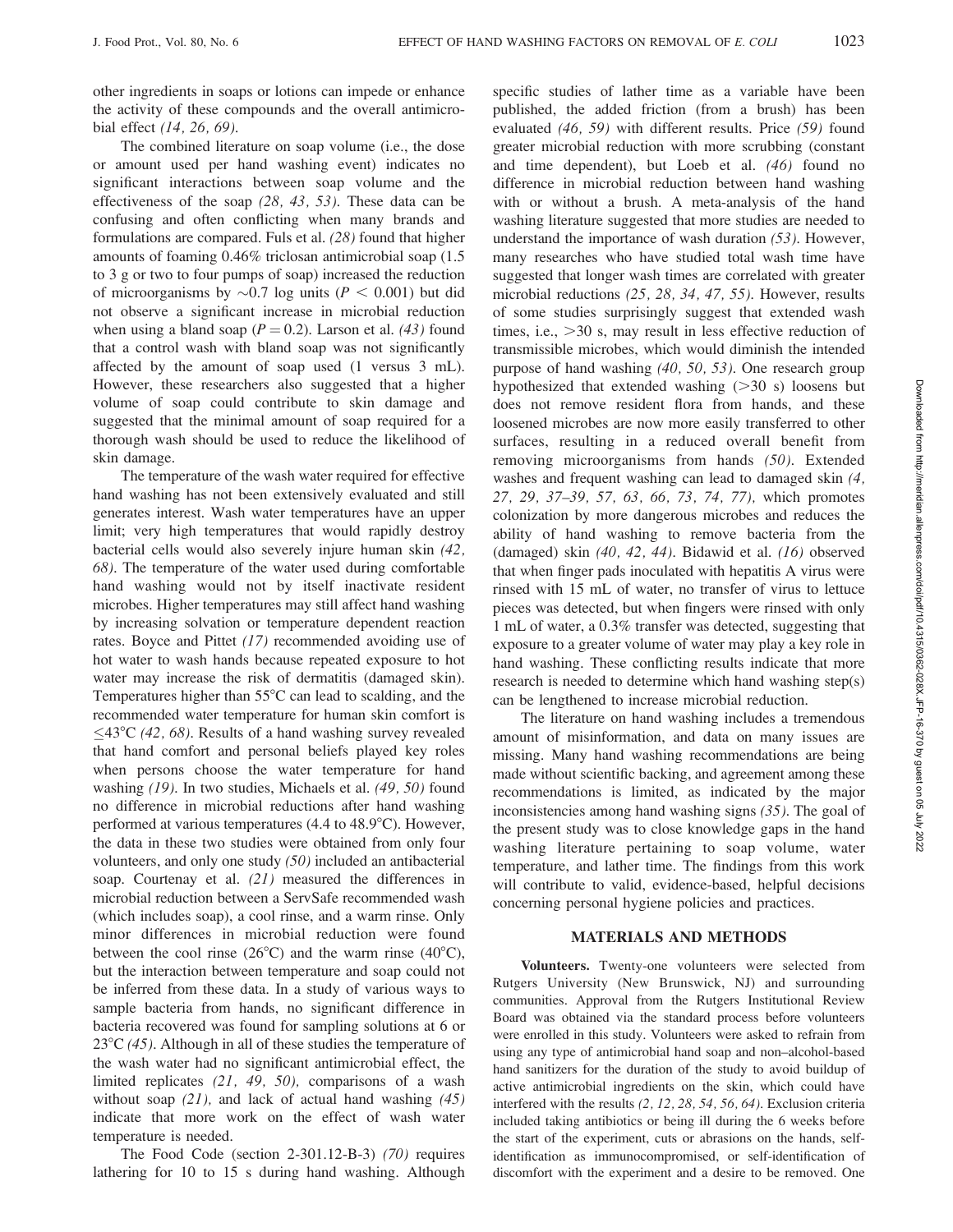volunteer asked to be removed and did not complete the study. The remaining volunteers (ages  $24.5 \pm 3.9$  years [mean  $\pm$  SD]) included 10 men (ages  $26 \pm 2.2$  years) and 10 women (ages  $23 \pm$ 4.7 years).

Questionnaire. Volunteers were asked to fill out a questionnaire before participation in the experiments. The questionnaire included questions that may account for external variables that could affect skin quality and skin bacterial profiles. The answers were used to parse the volunteers into groups to evaluate whether log reduction data differed significantly between the groups. The demographic variables analyzed were age, sex, moisturizer use, facial cleanser use, medication use, hand washing frequency, recent illnesses, and lotion use.

Experimental design. Four variables (lather time, soap volume, water temperature, and product formulation) were evaluated using a fractional design. One set of conditions (5 s of lather time,  $38^{\circ}$ C water temperature, and 1 mL of product volume) served as the baseline, and the effect of each variable was studied while holding the other two variables constant. Each unique set of conditions was replicated 20 times such that the total number of experiments was 20 baseline  $+(3 \times 20 \text{ latter time})+(2 \times 20 \text{ water})$ temperature)  $+(2 \times 20 \text{ product volume}) = 160 \text{ hand}$  washes. The entire design was repeated for bland soap and antimicrobial soap containing chloroxylenol, for a total of 320 hand washes. Each volunteer completed 16 hand washes. The target variables to be tested were randomly selected for each experiment. A volunteer performed only one wash per day until there were no more of the 16 sets for a volunteer to perform.

Lather time. Lather times of 5, 10, 20, and 40 s were evaluated. Lather time was defined as the length of time the volunteer lathered soap on their hands (by rubbing hands together) during a hand wash. Lather time did not include initial hand wetting  $(<1 s)$ , soap application, hand rinsing (held constant at 10) s), or hand drying. Volunteers were instructed to lather their hands in a way that felt most comfortable.

Water temperature. Water temperatures of 38, 26, and  $15^{\circ}$ C (100, 80, and  $60^{\circ}$ F, respectively) were evaluated, and the water temperature was verified using a Thermapen with  $\pm 0.4^{\circ}$ C accuracy (ThermoWorks, Lindon, UT). The temperature of the water was set prior to volunteer arrival and needed to be within  $\pm 2^{\circ}$ F at the target temperature for at least 60 s. The highest temperature used (38°C) was selected because the FDA Food Code (section 5-202.12) (70) indicates that a hand washing sink shall be equipped to provide water at a temperature of at least  $38^{\circ}$ C. The lowest temperature used  $(15^{\circ}C)$  was deliverable by the existing plumbing and judged by the authors to be the lowest tolerable temperature for comfort.

Estimation of energy consumption. The energy consumption related to heating the water for hand washing was calculated with the following thermodynamic formula:

$$
Q = M \cdot C_p \cdot dT / \mathfrak{y}
$$

where  $Q$  is the amount of heat (kJ);  $M$  is mass (kg), representing the amount of water used for a hand wash where a flow of 1 gal (3.8 L) per minute is considered the average water flow with an aerator (1) and 10 s is assumed as the rinse time;  $C_p$  is the specific heat of water (kJ/kg K) at 4.19;  $dT$  is the temperature difference between the heated and ambient water, where an average temperature of  $10^{\circ}$ C was assumed as the normal temperature for cold tap water and calculations were made for all three temperatures (38, 26, and 15 $^{\circ}$ C); and n is the efficiency of the electric water heater, with an average efficiency of 0.92 based on guidance from the U.S. Office of Energy Efficiency and Renewable Energy (72).

Soap volume. Three volumes of soap were evaluated: 0.5, 1.0, and 2.0 mL. An automatic dispenser (GOJO Industries, Inc., Akron, OH) with a 0.5-mL output was used to dispense the soap. The dispenser was nondescript, had no timer, and did not reveal the formulation being used. This soap dispenser was validated before use each day by catching an aliquot of the foam solution from the dispenser and measuring this aliquot with a scale (Ohaus Scout Pro, Parsippany, NJ). This aliquot was compared with a 0.5-mL volume of the soap that was not converted to foam.

Soap product formulation. Two foaming soap formulations were used for all experiments, one bland soap (i.e., no antimicrobial active ingredients) and one antibacterial soap containing 1.0% chloroxylenol. Both soaps are commercially available (GOJO Industries) and used commonly in a variety of settings, including food service. The soaps were typical in formulation except for the antimicrobial agent and primarily contained a blend of amphoteric and anionic surfactants to remove soils, preservatives, and skin conditioners to soften the skin and balance the effects of the cleansing agents, which can be drying and irritating to the skin. Both soaps were slightly acidic; the pH was 5.2 for the bland soap and 5.5 for the antibacterial soap.

Prewash procedure. Volunteers performed a prewash before beginning the experiment. They were invited into the laboratory and shown the location of the sink but were not given any directions other than to simply wash their hands. No direction was given on how to wash hands or how long to wash. The researcher used a stop watch to discretely measure the amount of soap used, when the hands first touched the water, lather time, rinse time, and total wash time. Volunteers were given paper towels, one at a time, to dry their hands after washing and were given as many towels as requested.

Challenge bacteria. A nonpathogenic strain of Escherichia coli (ATCC 11229) served as the challenge bacterium for this experiment. Use of this strain is in accordance with current ASTM International hand washing protocols (8, 10). This strain is a wellestablished surrogate for transient bacteria transferred to hands during handling of raw foods. Cultures were made followed ASTM method E2946 (10). The E. coli was cultured in 10 mL of soybeancasein digest broth for 24  $\pm$  4 h at 35  $\pm$  2°C. This 24-h culture was harvested by centrifugation (Micro 12, Thermo Fisher Scientific, Waltham, MA) at 7,000  $\times$  g for 10 min and then washed in phosphate-buffered saline (PBS; 0.1 M, pH 7.2). The wash process was repeated three times, and cell pellets were resuspended in PBS to form a challenge suspension of  $\sim8$  log CFU/mL.

Hand contamination. One milliliter of the E. coli challenge suspension was added to each volunteer's hands. Volunteers were instructed to rub their hands together (10 to 20 s) to cover all surfaces of their hands. Hands were held parallel to the floor to avoid unnecessary contamination of the forearms or elbows. The hands were allowed to dry until they did not appear visibly moist  $(\sim 40 \text{ to } 60 \text{ s})$ . A sample was collected from the nondominant hand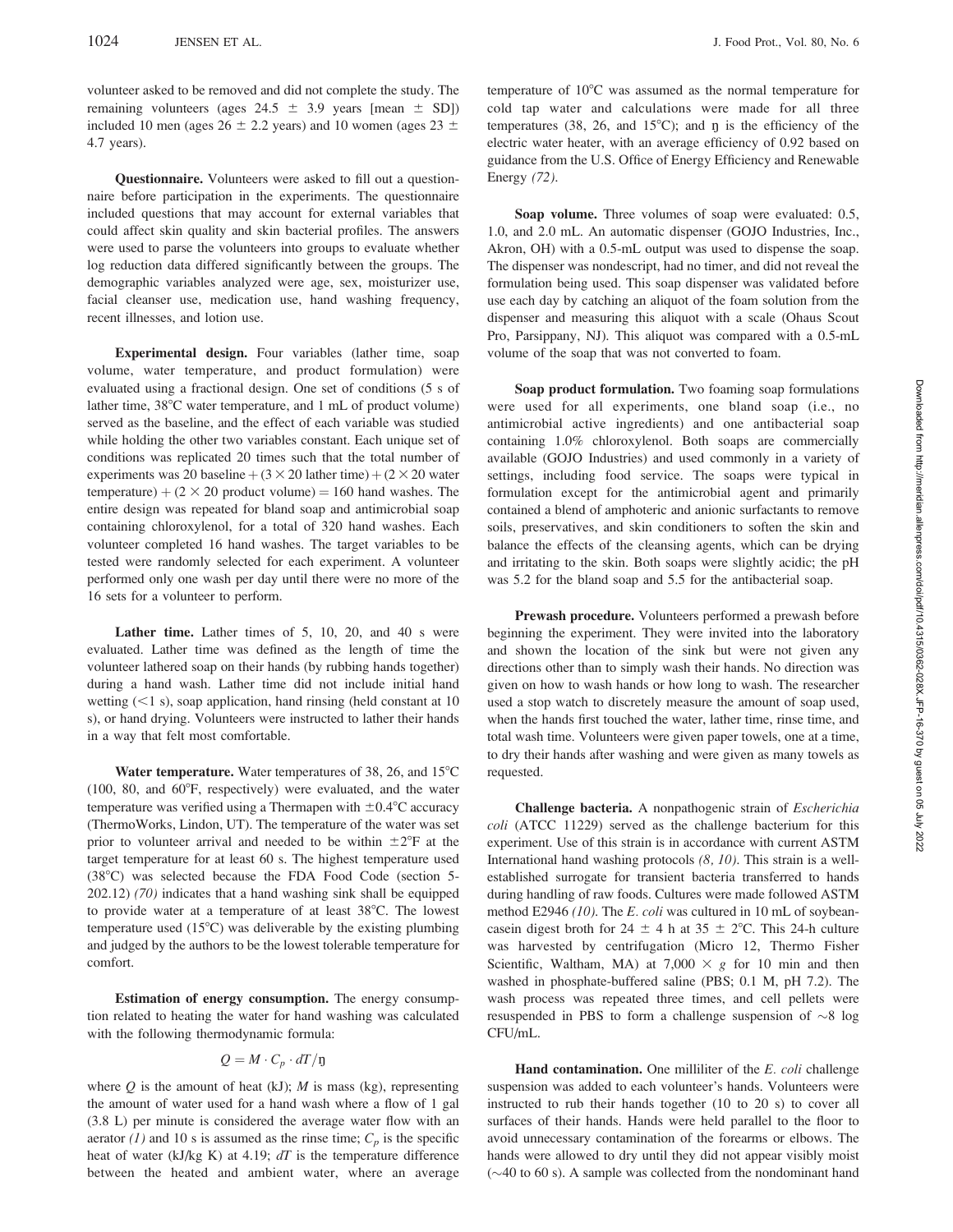|                            |                  | Microbial reduction (log CFU) |           |        |         |         |       |  |
|----------------------------|------------------|-------------------------------|-----------|--------|---------|---------|-------|--|
| Treatment <sup>a</sup>     | Soap formulation | Mean                          | <b>SD</b> | Median | Maximum | Minimum | Range |  |
| All data                   | Antimicrobial    | 1.94                          | 0.78      | 1.92   | 4.42    | 0.06    | 4.36  |  |
|                            | Bland            | 2.22                          | 0.74      | 2.22   | 4.40    | $-0.04$ | 4.44  |  |
| <b>Baseline</b>            | Antimicrobial    | 1.92                          | 0.68      | 1.87   | 3.13    | 0.69    | 2.44  |  |
|                            | Bland            | 1.91                          | 0.64      | 1.76   | 2.99    | 0.82    | 2.17  |  |
| Lather time, 10 s          | Antimicrobial    | 2.03                          | 0.64      | 2.00   | 3.30    | 0.89    | 2.41  |  |
|                            | Bland            | 2.16                          | 0.74      | 2.22   | 3.60    | 1.03    | 2.58  |  |
| Lather time, 20 s          | Antimicrobial    | 1.95                          | 1.00      | 1.82   | 4.39    | 0.35    | 4.03  |  |
|                            | Bland            | 2.54                          | 0.62      | 2.48   | 3.75    | 1.63    | 2.12  |  |
| Lather time, 40 s          | Antimicrobial    | 1.91                          | 0.98      | 2.00   | 3.47    | 0.13    | 3.34  |  |
|                            | Bland            | 2.43                          | 0.71      | 2.25   | 4.09    | 1.57    | 2.52  |  |
| Water temp, $15^{\circ}$ C | Antimicrobial    | 1.88                          | 0.62      | 1.91   | 3.34    | 0.76    | 2.57  |  |
|                            | Bland            | 2.34                          | 0.54      | 2.33   | 3.22    | 1.08    | 2.15  |  |
| Water temp, $26^{\circ}$ C | Antimicrobial    | 1.90                          | 0.89      | 1.77   | 4.42    | 0.28    | 4.14  |  |
|                            | Bland            | 1.98                          | 0.71      | 1.99   | 3.07    | 0.80    | 2.27  |  |
| Soap vol, 0.5 mL           | Antimicrobial    | 2.10                          | 0.77      | 2.18   | 3.24    | 0.06    | 3.18  |  |
|                            | Bland            | 2.25                          | 0.86      | 2.25   | 4.03    | $-0.04$ | 4.07  |  |
| Soap vol, 2.0 mL           | Antimicrobial    | 1.83                          | 0.65      | 1.81   | 3.34    | 0.64    | 2.69  |  |
|                            | Bland            | 2.15                          | 0.93      | 1.97   | 4.40    | 0.70    | 3.70  |  |

TABLE 1. Mean, median, and range of log reductions of microorganisms after various hand washing treatments

 $a$  Baseline treatment was 5-s lather time,  $38^{\circ}$ C water temperature, and 1-mL soap volume. Other treatments were identical to baseline except as noted. Sample size was 160 for the "all data" category, i.e.,  $n = 20$  per treatment.

before the hand wash, and that sample was used to calculate the prewash bacterial level.

Bacteria recovery procedure. A modification of the glove juice procedure  $(9, 11)$  was used to recover bacteria from volunteers' hands. A nitrile glove (powder-free nitrile examination gloves, Thermo Fisher Scientific) filled with 20 mL of PBS was placed over each hand, and the gloved hand was massaged for 60 s to dislodge the bacteria. The glove was then carefully removed, and the rinsate was poured into a collection tube (Falcon 50 mL Conical Centrifuge Tubes, Corning, Inc., Corning, NY). Tween 80 (10%) was used as a neutralizer in the sampling buffers for the antimicrobial soap experiments (7). Neutralization of the antimicrobial agent was confirmed using ASTM method E1054-08, section 9 (neutralization assay with recovery in liquid medium) (6).

**Sample dilution and plating.** PBS (pH  $7.2 \pm 0.1$ ) was used for serial dilutions and contained the neutralizer when necessary. Samples were plated onto MacConkey agar (BBL, BD, Sparks, MD), and the CFUs were enumerated after incubating for 24 h at 35 $^{\circ}$ C. The medium contained 4-methylumbelliferyl- $\beta$ -D-glucuronide (Sigma-Aldrich, St. Louis, MO) to allow identification of E. coli without affecting colony morphology or viability (52).

Hand washing. Volunteer hand washing experiments were focused on the four variables: lather time, water temperature, soap volume, and soap formulation. Volunteers were given additional instructions as to how much soap to use (number of pumps), when to wet their hands, when to stop lathering, and when to stop rinsing. Volunteers were not told what formulation they were using or the water temperature. Volunteers did not dry their hands to avoid removal of bacteria with the paper towel (20, 32–34, 75).

Postwash sampling. Samples were collected from volunteers' hands immediately after the wash  $(<5 s)$ . Both hands were sampled using the modified glove juice method  $(9, 11)$ , and these samples were used to calculate the postwash bacterial levels.

Postexperiment decontamination protocol. Before leaving the testing area, volunteers washed their hands under running water for 20 s using bland soap and dried their hands with paper towels. One pump of alcohol-based hand sanitizer (Purell, GOJO Industries) was then applied to the volunteers' hands, and volunteers were asked to rub their hands together until the sanitizer was completely dry. The volunteers were then asked to leave the testing area.

Data analysis. Microbial reduction data gathered from the experiment were log transformed to achieve a normal distribution  $(61)$ . The log reduction was determined by taking the logarithm of the prewash bacterial level on the nondominant hand (multiplied by 2 to estimate the level on both hands) and subtracting from that the logarithm of the sum of the postwash level on both hands.

A repeated-measures analysis of variance (ANOVA) and Tukey's range test and honest significant difference (HSD) test (Prism, GraphPad Software, La Jolla, CA) were used to determine whether multiple means were significantly different and whether any significant interactions existed between the variables. Differences were considered significant at  $P < 0.05$ . For scenarios in which only two variables were being compared, including when comparing groups from the questionnaires, a twotailed  $t$  test was used to calculate  $P$  values (Excel, Microsoft, Redmond, WA) to determine whether significant differences existed between samples.

## **RESULTS**

Table 1 shows the overall log reductions for all treatment conditions tested and the mean log reductions overall for the antimicrobial soap containing chloroxylenol and the bland soap. Overall, the antimicrobial soap produced a mean (SD) 1.94 (0.78)-log CFU reduction in microbial levels (range, 1.83 to 2.10 log CFU). The bland soap produced a mean (SD) 2.22 (0.74)-log CFU reduction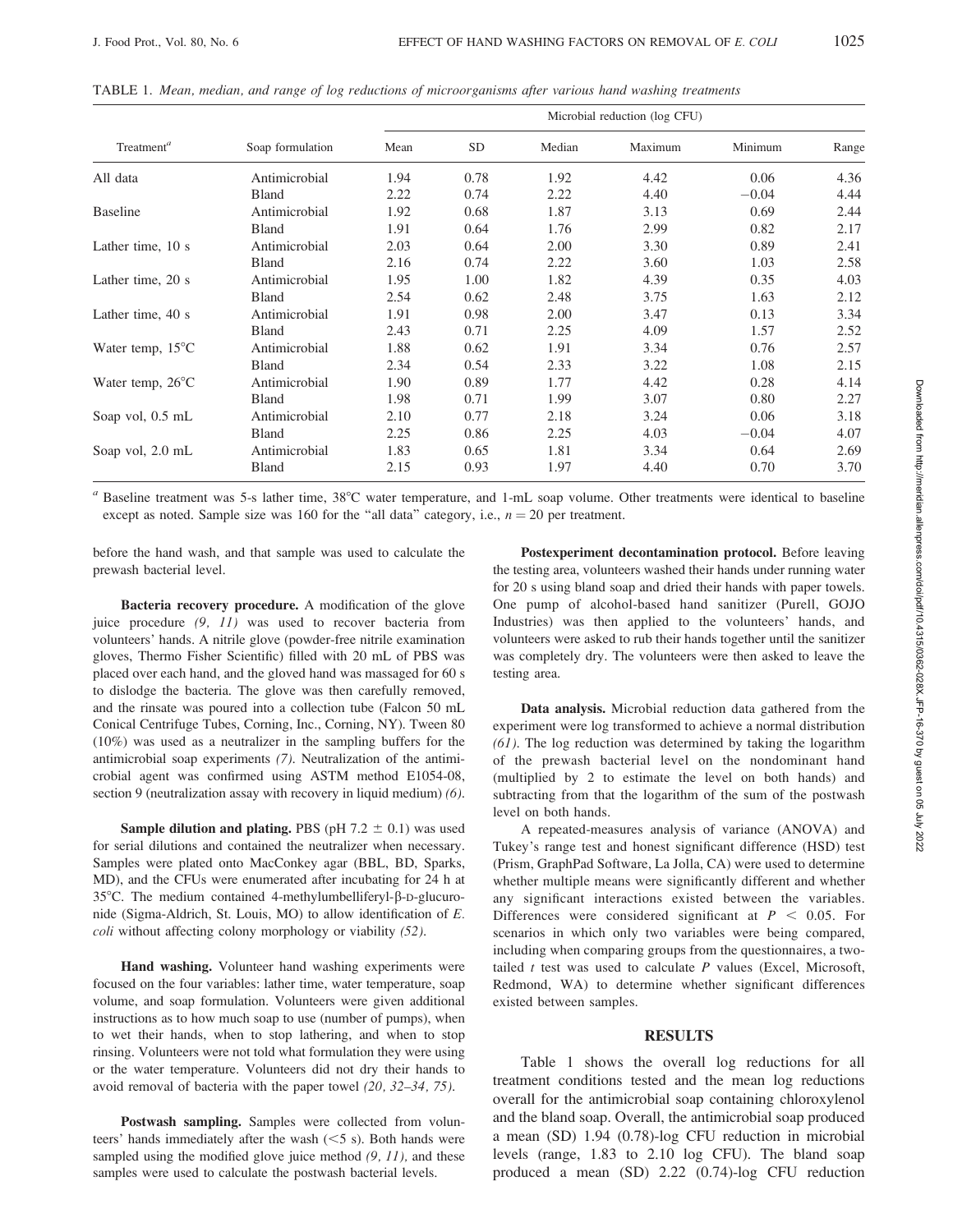TABLE 2. ANOVA of scenarios and volunteers

| Variable       | Soap<br>formulation | <b>SD</b> | Degrees<br>of freedom | Mean<br>square |
|----------------|---------------------|-----------|-----------------------|----------------|
| <b>Between</b> | Antimicrobial       | 0.9985    | 7                     | 0.1426         |
| volunteers     | Bland               | 6.465     | 7                     | 0.9235         |
| <b>Between</b> | Antimicrobial       | 27.37     | 19                    | 1.441          |
| scenarios      | <b>Bland</b>        | 26.2      | 19                    | 1.379          |
| Residual       | Antimicrobial       | 68.08     | 133                   | 0.5119         |
|                | <b>Bland</b>        | 54.5      | 133                   | 0.4098         |
| Total          | Antimicrobial       | 96.45     | 159                   |                |
|                | Bland               | 87.17     | 159                   |                |

(range, 1.91 to 2.54 log CFU). The analysis revealed a significant effect for soap formulation ( $P = 0.00025$ ).

An ANOVA was performed to observe differences within the data sets and between volunteers (Table 2). The analysis revealed a significant difference between volunteers  $(P < 0.0001)$  (person-to-person variability factors). The post hoc Tukey HSD test on the individual volunteer's mean log reduction data revealed significant differences ( $P < 0.05$ , data not shown). Multiple mean log reduction differences  $>0.5$  log CFU were found between the volunteers, which suggests that a large part of the variability in the data sets were due to variability between the volunteers. A subsequent Tukey HSD test was performed to determine differences between the individual scenarios (Table 3) to make sure that differences between scenarios were not overlooked when the two groups were combined. The analysis included lather time, water temperature, and soap volume as independent variables; the data were separated by soap formulation. For the bland soap, significant differences were found for lather time ( $P = 0.01$ ). A post hoc HSD test revealed that the bacterial reductions with the 20-s lather time were significantly different from those achieved with the baseline lather time of 5 s ( $P = 0.01$ ) but were significantly different from reductions achieved with the 10- and 40-s lather times. For bland soap, no significant effects on bacterial reduction were found for soap volume  $(P = 0.23)$  and water temperature ( $P = 0.08$ ). For the antimicrobial soap, no significant effects on bacterial reduction were found for lather time ( $P = 0.85$ ), water temperature ( $P = 0.97$ ), and soap volume ( $P = 0.22$ ). However, for the antimicrobial soap data, the P values were higher for lather time and water temperature (lather time,  $P = 0.85$ ; temperature,  $P = 0.97$ ) than for the bland soap data (lather time,  $P = 0.01$ ; temperature,  $P = 0.08$ .

Higher water temperature entails greater energy consumption (see Fig. 1). The energy consumption associated with heating water for 1,000 hand washes is 22.35 kWh for a water temperature of  $38^{\circ}$ C but only 12.77 kWh for a water temperature of  $26^{\circ}$ C, which is a reduction of  $42\%$ . The

TABLE 3. Tukey multiple comparison test results for antimicrobial and bland soap

|                                            |                 | Antimicrobial |                     | Bland <sup>a</sup> |        |                          |  |
|--------------------------------------------|-----------------|---------------|---------------------|--------------------|--------|--------------------------|--|
| Comparison                                 | Mean difference | q             | 95% CI              | Mean difference    | q      | 95% CI                   |  |
| Baseline vs lather 10 s                    | $-0.110$        | 0.687         | $-0.8079$ to 0.5880 | $-0.244$           | 1.708  | $-0.8689$ to 0.3800      |  |
| Baseline vs lather 20 s                    | $-0.030$        | 0.188         | $-0.7280$ to 0.6679 | $-0.628*$          | 4.384* | $-1.252$ to $-0.003004*$ |  |
| Baseline vs lather 40 s                    | 0.010           | 0.064         | $-0.6877$ to 0.7082 | $-0.521$           | 3.641  | $-1.146$ to 0.1034       |  |
| Baseline vs temp $15^{\circ}$ C            | 0.033           | 0.207         | $-0.6648$ to 0.7311 | $-0.427$           | 2.982  | $-1.051$ to 0.1977       |  |
| Baseline vs temp 26°C                      | 0.011           | 0.072         | $-0.6865$ to 0.7094 | $-0.071$           | 0.497  | $-0.6956$ to 0.5533      |  |
| Baseline vs vol 0.5 mL                     | $-0.182$        | 1.134         | $-0.8794$ to 0.5165 | $-0.339$           | 2.369  | $-0.9635$ to 0.2854      |  |
| Baseline vs vol 2 mL                       | 0.083           | 0.518         | $-0.6151$ to 0.7808 | $-0.233$           | 1.625  | $-0.8571$ to 0.3918      |  |
| Lather 10 s vs lather 20 s                 | 0.080           | 0.500         | $-0.6180$ to 0.7779 | $-0.383$           | 2.676  | $-1.008$ to 0.2414       |  |
| Lather 10 s vs lather 40 s                 | 0.120           | 0.752         | $-0.5777$ to 0.8182 | $-0.277$           | 1.933  | $-0.9012$ to 0.3478      |  |
| Lather 10 s vs temp $15^{\circ}$ C         | 0.143           | 0.895         | $-0.5548$ to 0.8411 | $-0.182$           | 1.274  | $-0.8068$ to 0.4421      |  |
| Lather 10 s vs temp $26^{\circ}$ C         | 0.122           | 0.759         | $-0.5765$ to 0.8194 | 0.173              | 1.211  | $-0.4512$ to 0.7977      |  |
| Lather 10 s vs vol $0.5$ mL                | $-0.072$        | 0.447         | $-0.7695$ to 0.6265 | $-0.095$           | 0.661  | $-0.7191$ to 0.5299      |  |
| Lather 10 s vs vol $2 mL$                  | 0.193           | 1.205         | $-0.5051$ to 0.8908 | 0.012              | 0.082  | $-0.6127$ to 0.6363      |  |
| Lather 20 s vs lather 40 s                 | 0.040           | 0.252         | $-0.6576$ to 0.7383 | 0.106              | 0.743  | $-0.5181$ to 0.7308      |  |
| Lather 20 s vs temp $15^{\circ}$ C         | 0.063           | 0.395         | $-0.6347$ to 0.7612 | 0.201              | 1.402  | $-0.4238$ to 0.8252      |  |
| Lather 20 s vs temp $26^{\circ}$ C         | 0.042           | 0.260         | $-0.6564$ to 0.7395 | 0.556              | 3.887  | $-0.06816$ to 1.181      |  |
| Lather 20 s vs vol $0.5$ mL                | $-0.151$        | 0.947         | $-0.8494$ to 0.5465 | 0.288              | 2.015  | $-0.3360$ to 0.9129      |  |
| Lather 20 s vs vol 2 mL                    | 0.113           | 0.706         | $-0.5850$ to 0.8109 | 0.395              | 2.758  | $-0.2296$ to 1.019       |  |
| Lather 40 s vs temp $15^{\circ}$ C         | 0.023           | 0.143         | $-0.6751$ to 0.7209 | 0.094              | 0.659  | $-0.5301$ to 0.7188      |  |
| Lather 40 s vs temp $26^{\circ}$ C         | 0.001           | 0.008         | $-0.6967$ to 0.6992 | 0.450              | 3.143  | $-0.1745$ to 1.074       |  |
| Lather 40 s vs vol $0.5$ mL                | $-0.192$        | 1.199         | $-0.8897$ to 0.5062 | 0.182              | 1.272  | $-0.4424$ to 0.8065      |  |
| Lather 40 s vs vol $2 mL$                  | 0.073           | 0.454         | $-0.6253$ to 0.7706 | 0.289              | 2.015  | $-0.3360$ to 0.9129      |  |
| Temp $15^{\circ}$ C vs temp $26^{\circ}$ C | $-0.022$        | 0.136         | $-0.7196$ to 0.6763 | 0.356              | 2.484  | $-0.2688$ to 0.9801      |  |
| Temp 15°C vs vol 0.5 mL                    | $-0.215$        | 1.342         | $-0.9126$ to 0.4833 | 0.088              | 0.613  | $-0.5367$ to 0.7122      |  |
| Temp 15°C vs vol 2 mL                      | 0.050           | 0.311         | $-0.6482$ to 0.7477 | 0.194              | 1.356  | $-0.4303$ to 0.8186      |  |
| Temp $26^{\circ}$ C vs vol 0.5 mL          | $-0.193$        | 1.206         | $-0.8909$ to 0.5050 | $-0.268$           | 1.872  | $-0.8924$ to 0.3566      |  |
| Temp 26°C vs vol 2 mL                      | 0.071           | 0.446         | $-0.6266$ to 0.7694 | $-0.162$           | 1.128  | $-0.7860$ to 0.4630      |  |
| Vol 0.5 mL vs vol 2 mL                     | 0.264           | 1.652         | $-0.4336$ to 0.9623 | 0.106              | 0.743  | $-0.5181$ to 0.7309      |  |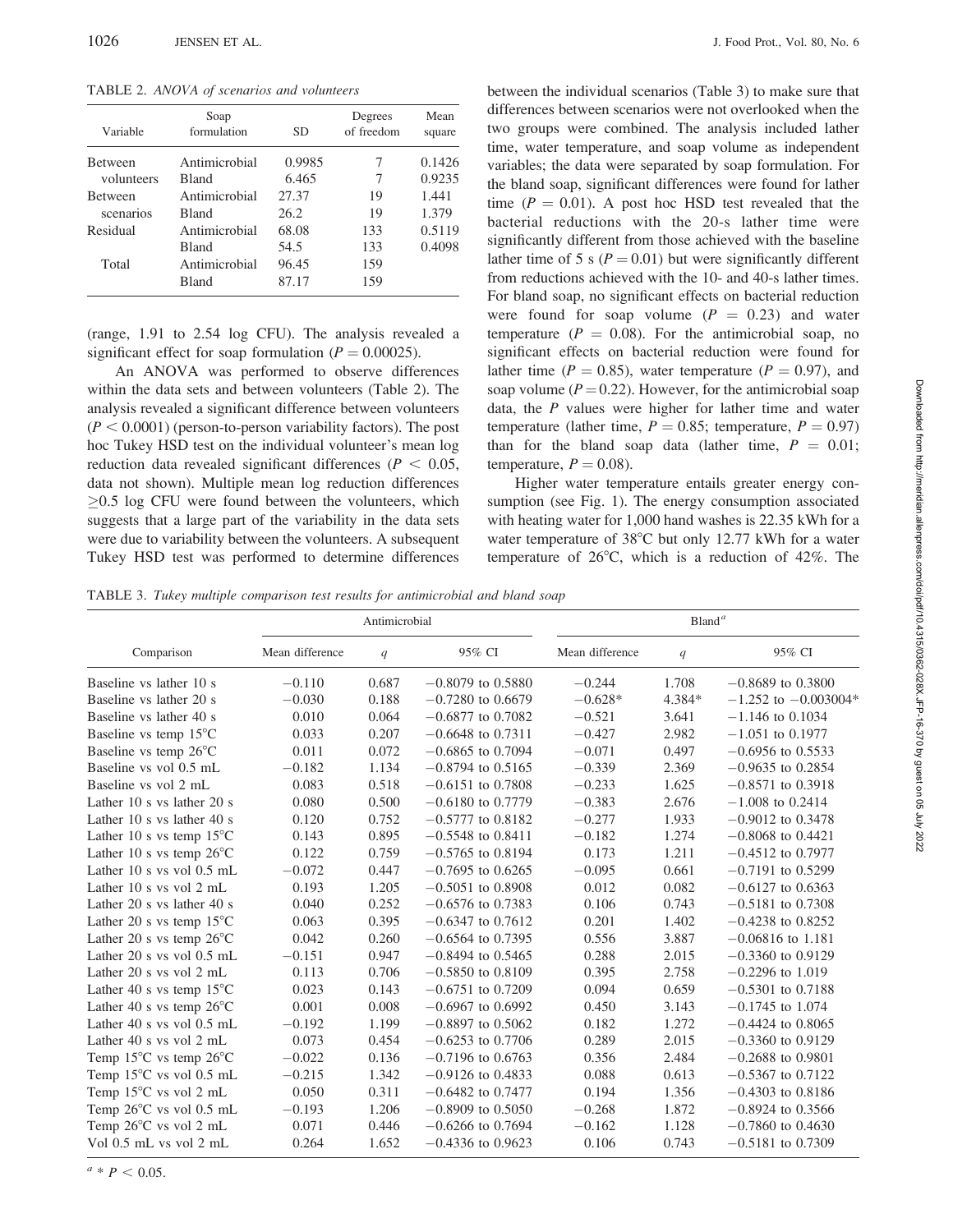

FIGURE 1. Energy consumption related to water heating for hand washing.

energy consumption associated with heating water for 1,000 hand washes is only 3.99 kWh for a water temperature of 15<sup>o</sup>C, which is a reduction of  $68\%$  compared with the baseline of 38°C.

Questionnaire results. No significant differences in bacterial reductions were found for volunteers who did versus did not use acne medication ( $P = 0.14$ ) or facial cleanser ( $P = 0.62$ ). Volunteer age also did not have an effect on mean log reductions ( $r^2 = 0.009$ ,  $P = 0.09$ ).

Lotion use. The questionnaire results indicate a significant difference in mean log microbial reduction ( $P =$ 0.02) for volunteers based on high use of lotion (2.15 log CFU) versus low use of lotion (1.95 log CFU). The difference between volunteers who used lotion and those who did not use lotion was  $\sim 0.2$  log CFU.

Hand washing frequency. Sixteen volunteers indicated that they typically washed their hands more than four times per day, and four volunteers indicated that they washed their hands fewer than four times per day. The prewash mean total wash time differed significantly between these two groups  $(P = 0.012)$ ; the high frequency hand washers washed for an average of 18.2 s, and the low frequency hand washers washed for an average of 15 s. Further analysis revealed that the difference in wash times was due to lather time, not rinse time. No significant difference was found for mean rinse times ( $P = 0.714$ ), but a highly significant difference in mean lather time was found  $(P = 0.000022)$ ; frequent hand washers lathered for 6.8 s, and less frequent hand washers lathered for 4.0 s. Washing was significantly more effective for the low frequency hand washers than for the high frequency hand washers  $(P = 0.0008)$  with an mean log reduction of 2.37 log CFU for low frequency washers and 2.01 log CFU for high frequency washers. This difference was still significant when accounting for formulation (antimicrobial soap,  $P = 0.048$ ; bland soap,  $P = 0.0045$ ). The four low frequency hand washers also reported the highest usage of lotion (more than twice per day), which improved hand washing efficacy.

Men versus women. No significant difference in mean log reductions was found for men (2.08 log CFU) and women (2.08 log CFU) ( $P = 0.988$ ). The P value did not change for the antimicrobial or bland soap. However, a significant improvement in mean log reduction (2.34 log CFU) was found for men who used lotion versus men who did not use lotion (1.90 log CFU) ( $P = 0.0003.9$ ). This same comparison for women was not possible because all of the women volunteers reported using lotion at least once per day (high lotion usage).

Prewash data. Breakdown of the prewash data is shown in Table 4. During the prewash phase, the mean recorded lather time was 6.3 s, the mean rinse time was 11.4 s, and the mean total wash time was 17.7 s. The temperature of the wash water did not change the observed lather ( $P = 0.76$ ), rinse (P  $(0.31)$ , and overall wash ( $P = 0.70$ ) times. For both men and women, no effect of water temperature on the observed wash times was found, and the respective  $P$  values remained roughly the same. Men lathered and rinsed their hands for a longer time ( $\sim$ 2 s) than did women (lather time: men = 7.4 s, women =  $5.4$  s,  $P = 0.006$ ; rinse time: men = 12.3 s, women = 10.5 s,  $P = 0.04$ ), which resulted in a longer overall hand washing times for men  $(P = 0.002)$ . Minimal correlation was found between length of lather time and rinse time  $(R^2 = 0.03)$ for all volunteers. The mean (SD) volume of soap used was 0.6 (0.25) mL (Fig. 2; approximately one pump of soap) for both men and women. Although the difference between men and women for volume of soap used was not significant ( $P =$ 0.39), further analysis revealed a significant difference in volume of soap used across all volunteers ( $P = 0.000000135$ ), suggesting that personal behavior dictated choice of soap volume; 71% of volunteers used one pump, 26% used two pumps, 1% used three pumps, and 2% used no pumps of soap. These percentage differences did not noticeably change with water temperature. A volunteer did not change the number of pumps of soap used for each prewash and would routinely use the same amount of soap. A weak correlation (low  $R^2$ ) was found between total wash time and pumps of soap used ( $P = 0.001$ ,  $R^2 = 0.07$ ), and 43.4% of volunteers used water before applying soap, whereas 56.6% applied soap before using water. For the men, 56.8% used water first and 43.2% used soap first; for the women, 31.1% used water first and 68.9% used soap first.

### DISCUSSION

Lather time (length of wash). The 30-s wash (20 s of lathering and 10 s of rinsing) with bland soap produced a significantly different mean log reduction in bacterial counts compared with the baseline 15-s wash. Results of several other studies have indicated that a longer wash time can provide a greater microbial reduction benefit (25, 28, 34, 47, 55). However, these studies involved an overall wash time of  $\leq$ 30 s and did not break the wash event into separate parts (lather versus rinse). In a meta-analysis of hand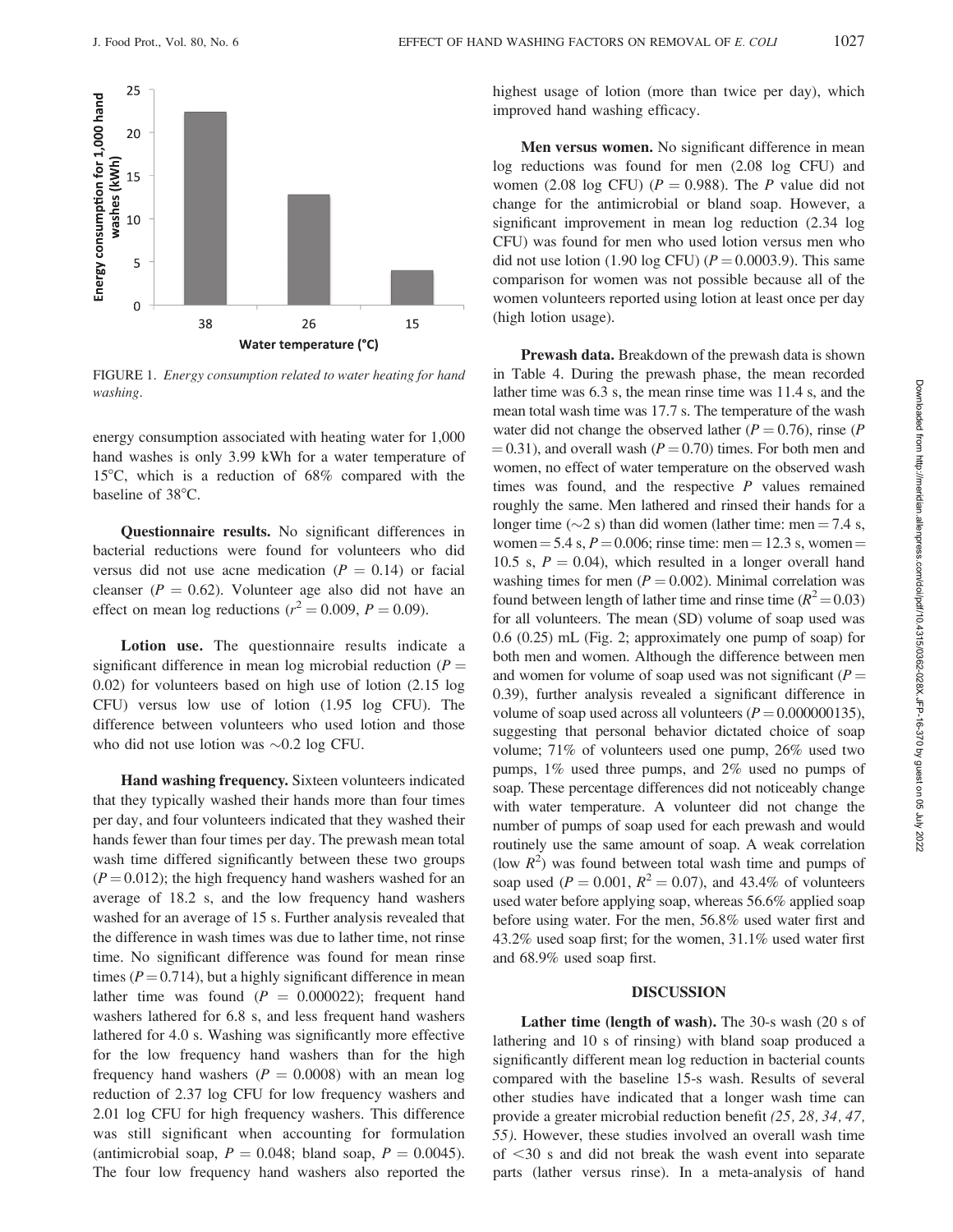| TABLE 4. Prewash data <sup>a</sup> |  |
|------------------------------------|--|
|                                    |  |

| Group          |                        | Mean wash time (s) |       |       | $%$ volunteers using:  |                  |                   |                     |                |               |
|----------------|------------------------|--------------------|-------|-------|------------------------|------------------|-------------------|---------------------|----------------|---------------|
|                | Total no.<br>of washes | Lather             | Rinse | Total | N <sub>o</sub><br>soap | One soap<br>pump | Two soap<br>pumps | Three soap<br>pumps | Water<br>first | Soap<br>first |
| All            | 198                    | 6.3                | 11.4  | 17.7  | 2.0                    | 70.7             | 26.3              | 1.0                 | 43.4           | 56.6          |
| $15^{\circ}$ C | 31                     | 7.0                | 10.6  | 17.6  | 0.5                    | 11.1             | 4.0               | 0.0                 | 6.6            | 9.1           |
| $26^{\circ}$ C | 47                     | 6.1                | 12.5  | 18.6  | 0.5                    | 16.7             | 6.1               | 0.5                 | 9.1            | 14.7          |
| $38^{\circ}$ C | 120                    | 6.3                | 11.1  | 17.4  | 1.0                    | 42.9             | 16.2              | 0.5                 | 27.8           | 32.8          |
| Men            | 95                     | 7.4                | 12.3  | 19.7  | 3.0                    | 62.0             | 29.0              | 1.0                 | 56.8           | 43.2          |
| $15^{\circ}$ C | 19                     | 7.6                | 11.4  | 19.0  | 1.0                    | 12.0             | 6.0               | 0.0                 | 11.6           | 8.4           |
| $26^{\circ}$ C | 20                     | 6.2                | 13.3  | 19.5  | 1.0                    | 14.0             | 5.0               | 0.0                 | 11.6           | 9.5           |
| $38^{\circ}$ C | 56                     | 7.8                | 12.2  | 19.9  | 1.0                    | 36.0             | 18.0              | 1.0                 | 33.7           | 25.3          |
| Women          | 103                    | 5.4                | 10.5  | 15.9  | 1.0                    | 78.0             | 23.0              | 1.0                 | 31.1           | 68.9          |
| $15^{\circ}$ C | 12                     | 6.0                | 9.3   | 15.3  | 0.0                    | 10.0             | 2.0               | 0.0                 | 1.9            | 9.7           |
| $26^{\circ}$ C | 27                     | 6.3                | 11.9  | 18.0  | 0.0                    | 19.0             | 7.0               | 1.0                 | 6.8            | 19.4          |
| $38^{\circ}$ C | 64                     | 4.9                | 10.2  | 15.1  | 1.0                    | 49.0             | 14.0              | 0.0                 | 22.3           | 39.8          |

<sup>a</sup> Percentages are of 198 washes for the "all" group, 95 washes for the men, and 103 washes for the women. Some of the prewash data were compromised (equipment malfunction), resulting in a different number of prewashes for men and women. Each pump of soap provided 0.5 mL of foaming product.

washing, 120-s washes resulted in a lower log reduction than did 30-s washes (53), suggesting that wash times  $>$ 30 s may not be more effective. These results are consistent with our findings and suggest that microbial reduction will not increase significantly beyond 10- to 20-s lather times. One hypothesis to explain this finding is that microbes that are easier to remove are lifted from the hands by the wash in  $<$ 30 s; however, microbes that are embedded in deeper layers or pores or are biochemically attached to skin will not be removed regardless of longer hand washing time.

Water temperature. In our study, no significant difference in washing effectiveness was found at different temperatures (15 to  $38^{\circ}$ C). This finding agrees with those of Michaels et al. (49, 50), who tested a wider range of water temperatures  $(4.4 \text{ to } 48.9^{\circ}\text{C})$  but found mean microbial reductions of  $\sim$ 2 to 2.5 log CFU, very similar to our mean reductions of 1.9 to 2.3 log CFU. Courtenay et al. (21) found a small but significant difference (94 versus 99%;  $P < 0.05$ )



FIGURE 2. Number of pumps of soap used by women (solid) and men (shaded) during the prewash. Each pump delivered 0.5 mL of soap.

in microbial reduction between a cool rinse  $(26^{\circ}C)$  and a warm rinse  $(40^{\circ}$ C), but because none of these experimental washes included the use of soap, the relevance to a hand washing following the recommendation of the FDA Food Code (70) is unclear. Because Courtenay et al. studied hands inoculated with a ground beef matrix, the saturated fats in the meat may have been more easily removed at warmer water temperatures. Warmer water does not enhance antimicrobial activity but have a negative environmental impact (i.e., energy consumption); therefore, policy requirements for warm water hand washing (e.g., the Food Code) should be reconsidered.

Volume of soap. No significant difference for volume of soap used was found for either kind of soap (bland soap,  $P = 0.48$ ; antimicrobial soap,  $P = 0.41$ ). Both Fuls et al. (28) and Larson et al. (43) found no significant increase in microbial reduction when using bland soap. However, in contrast to our findings, Fuls et al. and Larson et al. did find that increasing the volume of the antimicrobial soap increased the log reductions. Both sets of authors suggested increased exposure to more antimicrobial agent as the explanation for increased microbial reduction. The difference in mean log reductions for a higher volume of antimicrobial soap may be due to the types of active agents being tested because formulation effects efficacy (14, 69). We used a 1% chloroxylenol antimicrobial soap, Larson et al. used a 4% chlorhexidine gluconate antimicrobial soap, and Fuls et al. used a 0.46% triclosan antimicrobial soap. The minimum volume of soap needed should also consider the soil removal required by the users, which is also likely to be significantly affected by soap formulation (especially surfactant choices).

Antibacterial and bland soaps. A significant difference in microbial reduction was found between soap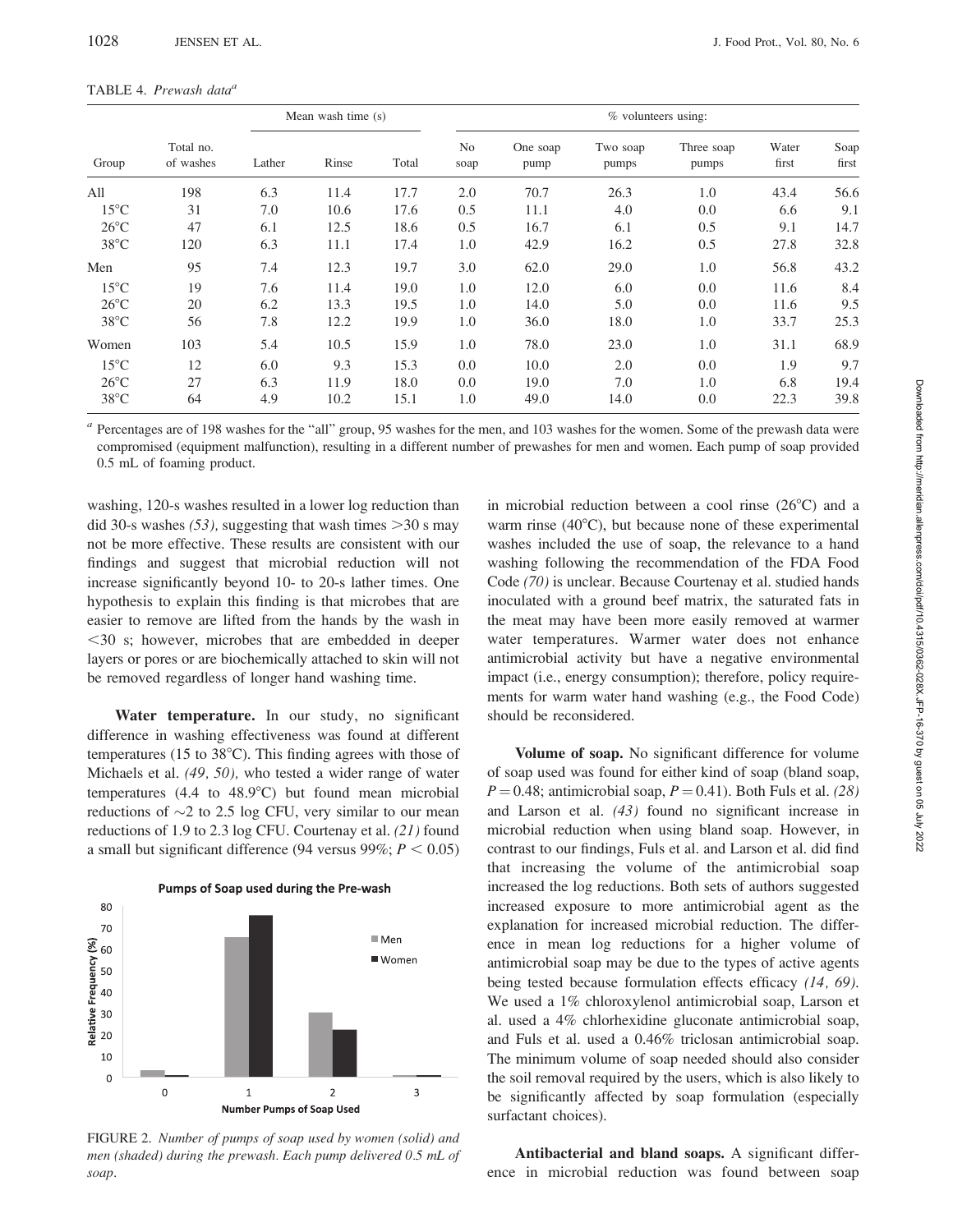formulations ( $P = 0.0003$ ). However, the difference in mean log reductions between the antimicrobial and bland soap (Table 1) was only  $\sim 0.3$  log CFU, which is within the range of error for microbiology data (i.e., a clinically insignificant difference). In several studies, greater microbial reductions were achieved with antimicrobial soaps than with bland soaps  $(25, 28, 30, 62, 65)$ , and the effectiveness of antimicrobial soaps increased with repeated use by building up the antimicrobial agent on the skin  $(2, 12, 28, 54, 56)$ . This effect can also be seen with hand sanitizers made with antimicrobial agents that remain on the skin (64), unlike those made with alcohol, which is not readily absorbed (13, 18). Given the FDA 1-year extension for soaps containing chloroxylenol (71), future work with the antimicrobial soap used in this study should take into consideration the need for buildup on the skin to improve efficacy and formulation style. In their meta-analysis of hand soaps, Montville and Schaffner (53) suggested that overall, accounting for all types of bacteria, antimicrobial soap should have a  $\sim 0.5$ -log greater reduction (mean, 2.4 log CFU) than bland soap (mean, 1.9 log CFU). We did not see a greater difference, but the bland soap data and the antimicrobial soap data both fell within the meta-analysis's range of mean log reductions (53). Future studies should take into consideration the surfactant profile of an antimicrobial soap, which can have a significant effect on the results  $(14, 69)$ . We used two formulations that were both commonly used by the public and designed to be mild to the skin and similar in use. Highly efficacious antimicrobial soaps are made by designing the ingredient matrix around the antimicrobial active ingredient to create a formulation that does not inhibit but ideally highly activates the antimicrobial agent (14, 69). Future work should take into consideration the variety of antimicrobial soaps available and the various methods for testing these soaps.

Lotion use. Although the mean differences were small  $(\sim 0.2$  log CFU) between lotion users and non-lotion users, lotion use could affect several analyses. Skin damage from frequent hand washing is a well-established phenomenon (4, 27, 29, 37–39, 57, 63, 66, 73, 74, 77), and lotion often is used to repair this damaged skin (5, 41, 48). Damaged skin is more difficult to wash (40, 42, 44), so a slight, yet higher log reduction for the volunteers who indicated regular lotion use is not surprising. Although all women indicated using lotion more than once per day, not all men used lotion regularly  $(\sim 0.5 \log CFU)$  greater mean reduction for men who were lotion users). This study did not provide sufficient evidence to draw a strong conclusion about the effect of lotion use on hand washing. However, the available evidence is enough to warrant more precisely controlled and designed investigations to measure the effect of hand lotion use on hand washing. Use of lotion to improve skin quality (5, 41, 48) and reduce pathogen colonization of damaged skin (40, 42, 44) would be an advantage to both health care workers and food handlers.

Person-to-person variability. A large part of the variability in the data sets was due to variability between the volunteers (Table 2). This finding is not uncommon for in vivo hand washing research, and large variability in results can be found both within and between hand washing studies  $(53)$ . Microbial reductions  $>4$  log CFU have been consistently reported in hand sanitizer research, with limited variability (3, 22–24, 31, 36, 51, 58, 76), suggesting that hand soap and hand sanitizer effectiveness may be more influenced by human behavior and/or physiological hand differences than by the effectiveness of the soap and/or sanitizer, which is not surprising considering the number of steps recommended for proper hand washing (35). No published work was discovered that links physiological differences, such as skin moisture levels, skin sensitivity, hair density, scar tissue, and hand size, to hand washing outcomes. How these physiological differences affect microbial loads, reductions, and health risks would be an interesting topic for future hand hygiene research.

Other observations. Similar to our work, Larson et al.  $(43)$  also recorded the mean amount of soap (mL) used by health care workers. They observed that health care workers used  $\sim$  2.7 mL of soap when attending to high-risk patients,  $\sim$ 2 mL when attending to low-risk patients, and  $\sim$ 1 mL when not attending to patients. Our volunteers, who were not health care workers, used a much smaller amount of soap than did the participants in the study by Larson et al. (mean, 0.6 mL for the prewash; Fig. 2); 65% of men used one pump of soap, and 75% of women used one pump of soap. Larson et al. did not use a foaming soap but rather a liquid soap in a syringe dispenser and asked the volunteers to use an amount of soap they would normally use for hand washing. In our study, soap was released in 0.5-mL increments from a dispenser. Similar to the Larson et al. study (43), we found that volunteers used different amounts of soap, and each volunteer routinely used the same amount of soap for each of hand wash, i.e., consistently following their individual habits.

The results of this study indicate that water temperature is not a critical factor for the removal of transient microorganisms from hands. Combining these results with those of other studies of water temperature as a variable (49, 50), water temperature does not have a strong effect on hand washing. Therefore, it may be time to remove water temperature recommendations for hand washing from regulations and promote recommendations aimed at skin comfort (42, 68). Overall, the length of lather time and volume of soap used did not make a large difference, but a minimum of 0.5 mL of soap and 10 s of lather time is recommended based on our findings. Lotion use by the volunteers had an effect on the results; microbial reduction was greater for volunteers that used lotion regularly. One of the key findings from this study is that variability exists between people in both microbial reduction after hand washing and hand washing behavior. Understanding which behaviors, human factors, and physiological differences influence hand washing the most may allow future studies to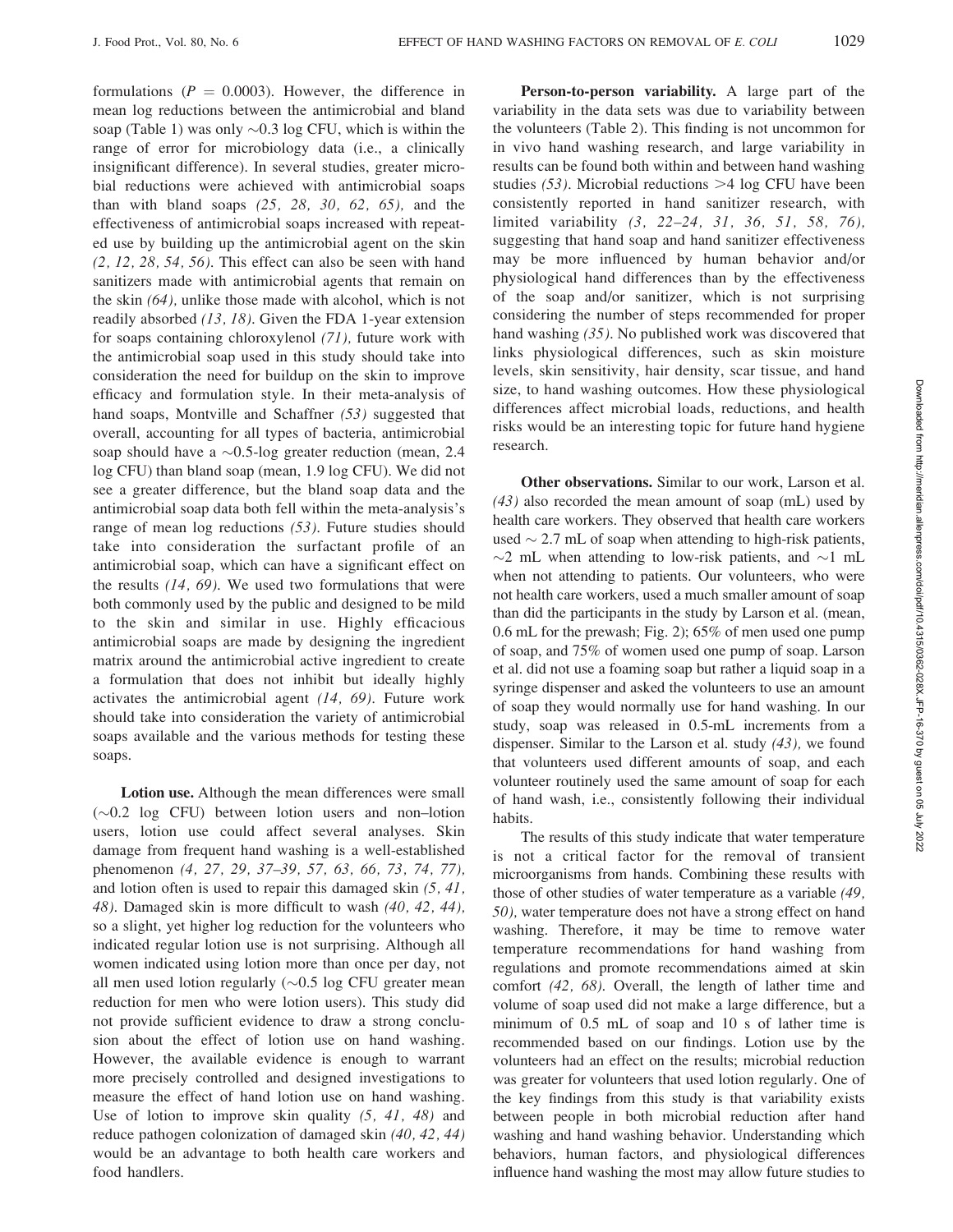focus on which techniques can optimize the effectiveness of hand washing and thereby reduce infection transmission risk and improve food safety.

# **REFERENCES**

- 1. Alliance for Water Efficiency. 2016. Kitchen and bathroom faucets are among the easiest places to save water. Available at: http://www. home-water-works.org/indoor-use/faucet. Accessed 30 July 2016.
- 2. Aly, R., and H. I. Maibach. 1979. Comparative study on the antimicrobial effect of 0.5% chlorohexidine gluconate and 70% isopropyl alcohol on the normal flora of hands. Appl. Environ. Microbiol. 37:610–613.
- 3. Ansari, S. A., S. A. Sattar, V. S. Springthorpe, G. A. Wells, and W. Tostowaryk. 1989. In vivo protocol for testing efficacy of hand washing agents against viruses and bacteria: experiments with rotavirus and Escherichia coli. Appl. Environ. Microbiol. 55:3113– 3118.
- 4. Aramaki, J., C. Löffler, S. Kawana, I. Effendy, R. Happle, and H. Löffler. 2001. Irritant patch testing with sodium lauryl sulphate: interrelation between concentration and exposure time. Br. J. Dermatol. 145:704–708.
- 5. Arbogast, J. W., E. J. Fendler, B. S. Hammond, T. J. Cartner, M. D. Dolan, Y. Ali, and H. I. Maibach. 2004. Effectiveness of a hand care regimen with moisturizer in manufacturing facilities where workers are prone to occupational irritant dermatitis. Dermatitis 15:10–17.
- 6. ASTM International. 2008. Standard test methods for evaluation of inactivators of antimicrobial agents. E1054-08. ASTM International, West Conshohocken, PA.
- 7. ASTM International. 2008. Standard test method for evaluating relative effectiveness of antimicrobial handwashing formulations using the palmar surface and mechanical hand sampling. E2870-13. ASTM International, West Conshohocken, PA.
- 8. ASTM International. 2010. Standard test method for evaluation of the effectiveness of handwash formulations using the paper towel (palmar) method of hand contamination. E2784-10. ASTM International, West Conshohocken, PA.
- 9. ASTM International. 2011. Standard test method for evaluation of surgical hand scrub formulations. E115-11. ASTM International, West Conshohocken, PA.
- 10. ASTM International. 2013. Standard test method for determining the bacteria-reducing effectiveness of food-handler handwash formulations using hands of adults. E2946-13. ASTM International, West Conshohocken, PA.
- 11. ASTM International. 2013. Standard test method for evaluation of the effectiveness of health care personnel or consumer handwash formulation. E1174-13. ASTM International, West Conshohocken, PA.
- 12. Bartzokas, C. A., J. E. Corkill, and T. Makin. 1987. Evaluation of skin disinfection activity and cumulative effect of chlorhexidine and triclosan handwash preparations on hands artificially contaminated with Serratia marcescens. Infect. Control 8:163–167.
- 13. Below, H., I. Partecke, N.-O. Huebner, N. Bieber, T. Nicolai, A. Usche, O. Assadian, E. Below, G. Kampf, and W. Parzefall. 2012. Dermal and pulmonary absorption of propan-1-ol and propan-2-ol from hand rubs. Am. J. Infect. Control 40:250–257.
- 14. Benson, L., D. LeBlanc, L. Bush, and J. White. 1990. The effects of surfactant systems and moisturizing products on the residual activity of a chlorhexidine gluconate handwash using a pigskin substrate. Infect. Control Hosp. Epidemiol. 11:67–70.
- 15. Bettin, K., C. Clabots, P. Mathie, K. Willard, and D. N. Gerding. 1994. Effectiveness of liquid soap vs. chlorhexidine gluconate for the removal of Clostridium difficile from bare hands and gloved hands. Infect. Control Hosp. Epidemiol. 15:697–702.
- 16. Bidawid, S., J. M. Farber, and S. A. Sattar. 2000. Contamination of foods by food handlers: experiments on hepatitis A virus transfer to food and its interruption. Appl. Environ. Microbiol. 66:2759–2763.
- 17. Boyce, J. M., and D. Pittet. 2002. Guideline for hand hygiene in health-care settings. Morb. Mortal. Wkly. Rep. 51:1-56.
- 18. Brown, T. L., S. Gamon, P. Tester, R. Martin, K. Hosking, G. C. Bowkett, D. Gerostamoulos, and M. L. Grayson. 2007. Can alcoholbased hand-rub solutions cause you to lose your driver's license? Comparative cutaneous absorption of various alcohols. Antimicrob. Agents Chemother. 51:1107–1108.
- 19. Carrico, A. R., M. Spoden, K. A. Wallston, and M. P. Vandenbergh. 2013. The environmental cost of misinformation: why the recommendation to use elevated temperatures for handwashing is problematic. Int. J. Consum. Stud. 37:433–441.
- 20. Coates, D., D. N. Hutchinson, and F. J. Bolton. 1987. Survival of thermophilic campylobacters on fingertips and their elimination by washing and disinfection. Epidemiol. Infect. 99:265–274.
- 21. Courtenay, M., L. Ramirez, B. Cox, I. Han, X. Jiang, and P. Dawson. 2005. Effects of various hand hygiene regimes on removal and/or destruction of Escherichia coli on hands. Food Serv. Technol. 5:77– 84.
- 22. Dharan, S., S. Hugonnet, H. Sax, and D. Pittet. 2003. Comparison of waterless hand antisepsis agents at short application times: raising the flag of concern. Infect. Control Hosp. Epidemiol. 24:160–164.
- 23. do Prado, M. F., A. C. Coelho, J. P. de Brito, D. O. Ferreira, A. W. Junior, C. da Silva Menecucci, A. B. de Queiroz, L. B. Garcia, C. L. Cardoso, and M. C. Tognim. 2012. Antimicrobial efficacy of alcoholbased hand gels with a 30-s application. Lett. Appl. Microbiol. 54:564–567.
- 24. Dyer, D. L., K. B. Gerenraich, and P. S. Wadhamas. 1998. Testing a new alcohol-free hand sanitizer to combat infection. AORN J. 68:239– 251.
- 25. Fischler, G. E., J. L. Fuls, E. W. Dail, M. H. Duran, N. D. Rodgers, and A. L. Waggoner. 2007. Effect of hand wash agents on controlling the transmission of pathogenic bacteria from hands to food. J. Food Prot. 70:2873–2877.
- 26. Frantz, S. W., K. A. Haines, C. G. Azar, J. I. Ward, S. M. Homan, and R. B. Roberts. 1997. Chlorhexidine gluconate (CHG) activity against clinical isolates of vancomycin-resistant Enterococcus faecium (VREF) and the effects of moisturizing agents on CHG residue accumulation on the skin. J. Hosp. Infect. 37:157–164.
- 27. Froebe, C. L., F. A. Simion, L. D. Rhein, R. H. Cagan, and A. Kligman. 1990. Stratum corneum lipid removal by surfactants: relation to in vivo irritation. Dermatologica 181:277–283.
- 28. Fuls, J. L., N. D. Rodgers, G. E. Fischler, J. M. Howard, M. Patel, P. L. Weidner, and M. H. Duran. 2008. Alternative hand contamination technique to compare the activities of antimicrobial and nonantimicrobial soaps under different test conditions. Appl. Environ. Microbiol. 74:3739–3744.
- 29. Gloor, M., B. Senger, M. Langenauer, and J. W. Fluhr. 2004. On the course of the irritant reaction after irritation with sodium lauryl sulphate. Skin Res. Technol. 10:144–148.
- 30. Guilhermetti, M., S. E. D. Hernandes, Y. Fukushigue, L. B. Garcia, and C. L. Cardoso. 2001. Effectiveness of hand-cleansing agents for removing methicillin-resistant Staphylococcus aureus from contaminated hands. Infect. Control Hosp. Epidemiol. 22:105–108.
- 31. Guilhermetti, M., L. A. Marques Wiirzler, B. Castanheira Facio, M. da Silva Furlan, W. Campo Meschial, M. C. Bronharo Tognim, L. Botelho Garcia, and C. Luiz Cardoso. 2010. Antimicrobial efficacy of alcohol-based hand gels. J. Hosp. Infect. 74:219–224.
- 32. Gustafson, D. R., E. A. Vetter, D. R. Larson, D. M. Ilstrup, M. D. Maker, R. L. Thompson, and F. R. Cockerill. 2000. Effects of 4 handdrying methods for removing bacteria from washed hands: a randomized trial. Mayo Clin. Proc. 75:705–708.
- 33. Harrison, W. A., C. J. Griffith, T. Ayers, and B. Michaels. 2003. Bacterial transfer and cross-contamination potential associated with paper-towel dispensing. Am. J. Infect. Control 31:387–391.
- 34. Jensen, D. A., M. D. Danyluk, L. J. Harris, and D. W. Schaffner. 2015. Quantifying the effect of hand wash duration, soap use, ground beef debris, and drying methods on the removal of Enterobacter aerogenes on hands. J. Food Prot. 78:685–690.
- 35. Jensen, D. A., and D. W. Schaffner. 2015. Quantitative analysis of recommendations made in handwashing signs. Food Prot. Trends 35:270–279.